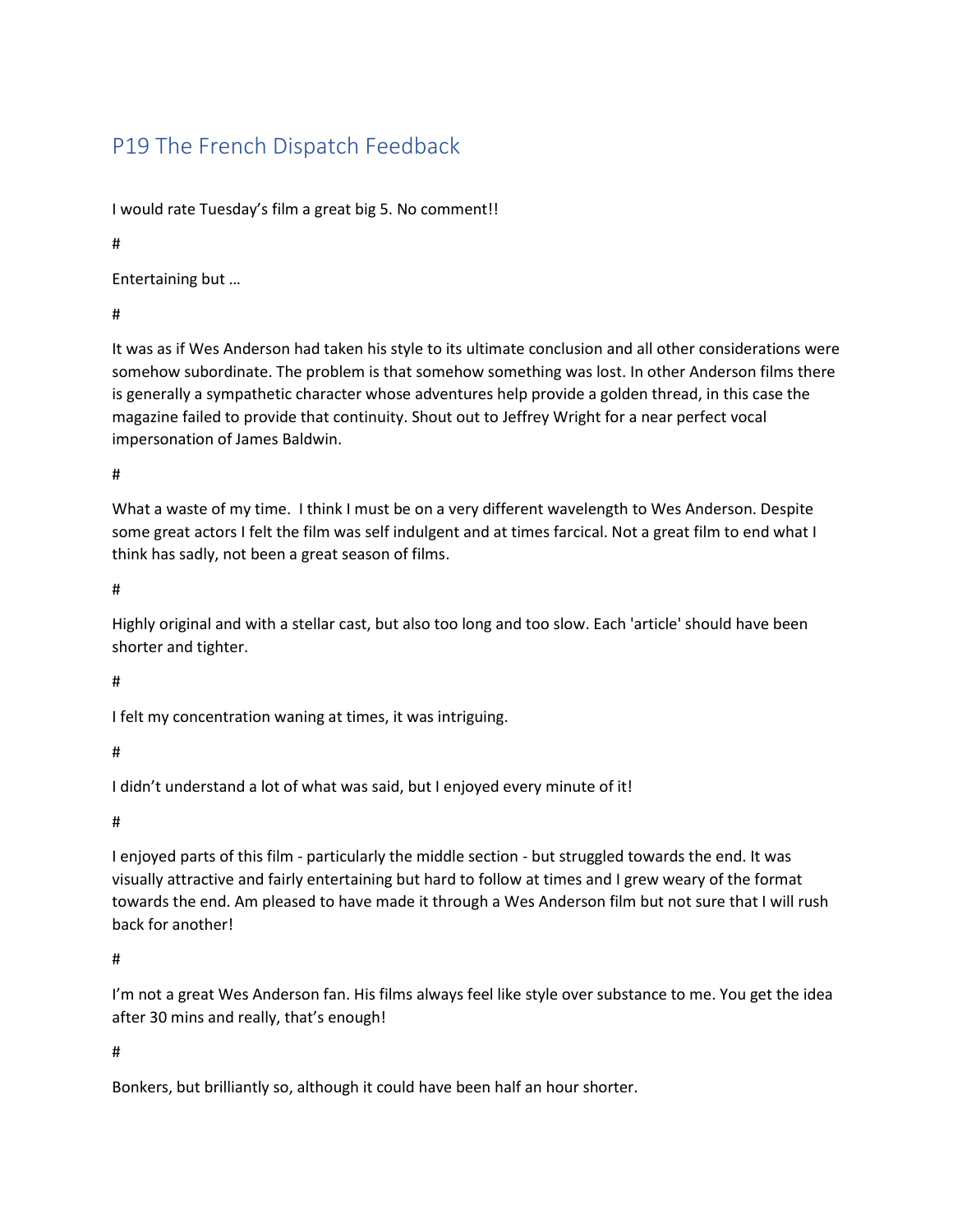#

Self indulgent film that really did not care about its audience.

#

Found it boring and incomprehensible (as it was in English there were no subtitles which I find useful being rather deaf). Left halfway through.

#

Frankly, this was baffling but not in a good way.

#

I was expecting a comedy. I found nothing to laugh at in this film and, unfortunately, did not have a clue what it was about.

#

I am sure I'm in the minority. I found it pretentious and self indulgent and hated the whole thing, especially the French stereotyping. Unfortunately, I was sitting in the middle of a row and couldn't escape till the end! However generally I am very pleased with your choices.

#

The cast appeared to be having a lot more fun than we did as the cinema audience.

#

A fairly typical Wes Anderson offering, with some excellent acting cameos amid the surrealism.

#

TBH, I'm a bit deaf, so the biggest problem was the lack of subtitles throughout which mean he missed a lot. A first time viewing of a Wes Anderson for him so he found it a bit manic and he feels that he would get more from a  $2<sup>nd</sup>$  viewing. As would everyone.

#

I thought it was funny, pertinent, different but still very Wes Anderson albeit with a less manic feel. I was less exhausted at the end than I have been in some of his other films.

#

This is the only film I have not enjoyed at Richmond Film Society. Pretentious and rarely engaging. It was at times beautiful to look at and had excellent cinematography, but that's all I can find to recommend it.

#

A generous 4. I am a huge Wes Anderson fan and I had really wanted to see this film on a full size screen but I could not engage in any of the characters or follow any narrative. Anderson can still be forgiven as many of his other films are a delight.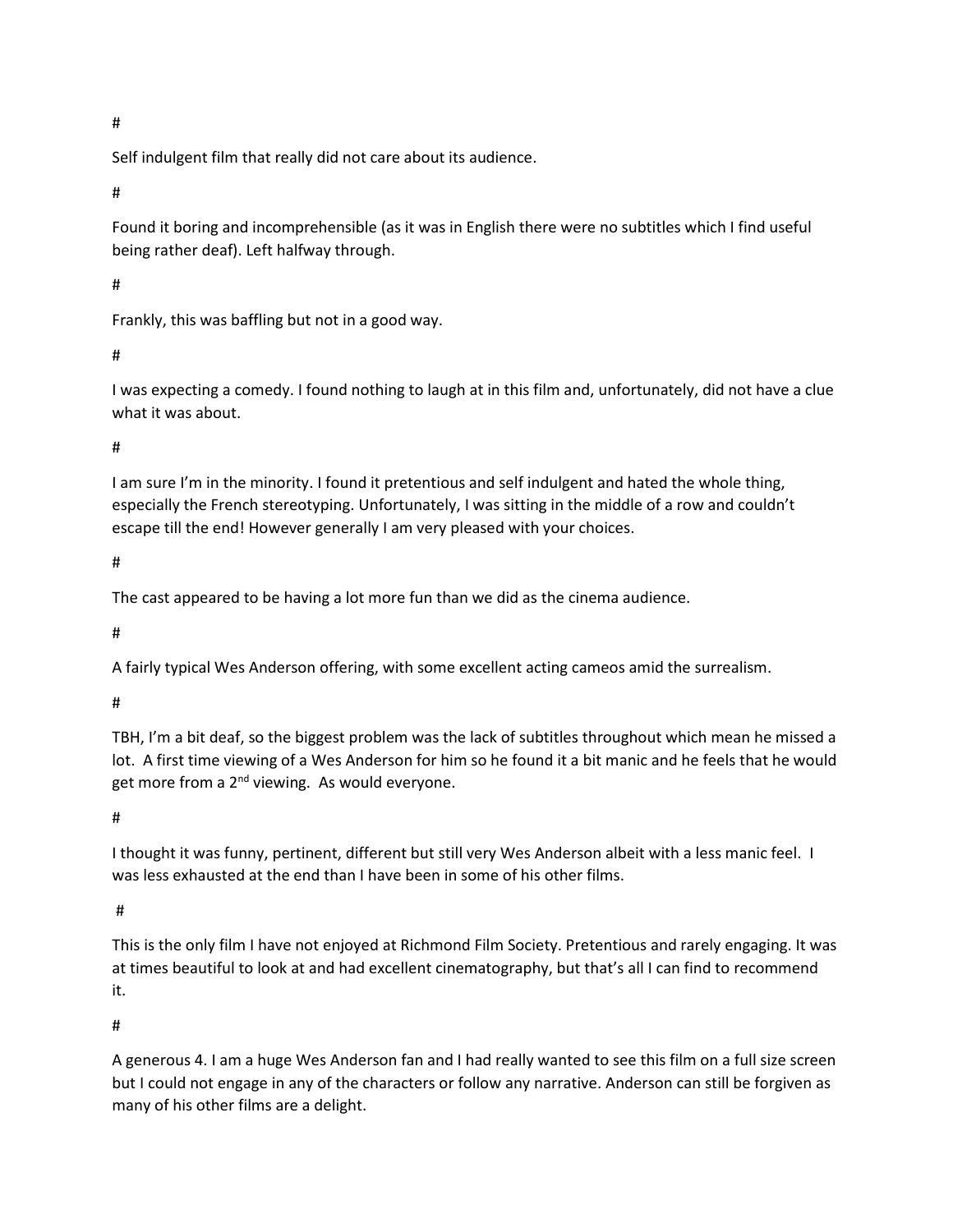#

Gripping storylines and superb narration combined with amusing graphics kept me entertained. So much to see and hear makes me want to watch again.

#

Sad the season finished with such an awful film. It was no doubt supposed to be clever. It is a shame you had to go to such lengths to obtain permission to show it. Well, it was too clever for me and I obviously don't have an American sense of humour. The American dialogue was often so fast that it was impossible to understand and the subtitles so small by the time you had managed to decipher one bit they had disappeared.

#

Actually, the third time I have seen this in the cinema and it gets better with every viewing! A wonderful way to end a wonderful season of the film society. Thank you to the committee for all your hard work in selecting the films and providing us with a great viewing experience.

#

I found this film a bit odd and a bit boring, despite a couple of faint laughs. I found myself checking my watch when I wasn't playing spot the celebrity actor. One of the slowest in a season of predominantly slow films.

#

I can't tell you how much I was looking forward to this film as a bit of light relief after a run of some quite difficult and depressing ones. But I struggled with it from the start. Seemed more like a loose series of vignettes cobbled together to make a film and I found it hard to follow. Too clever for its own good and such a waste of the fabulous all-star cast.

#

Original, inventive, slightly crazy and almost too clever.

#

It was difficult at first to gain an idea of what was going on because of my preconceived ideas. I really enjoyed the cartoons which gave another view of events. It took its time and sometimes was rather too slow for me but on the whole, I enjoyed the film and it's 'story book' quality. One thing that needed to be slower were the translations into English as I missed part of the explanations.

#

Enjoyed it more this second viewing. Sadly, by the nature of there being distinct episodes some are always stronger than others. Nevertheless, a great way to finish off the season. Wasn't it fantastic to be back!

#